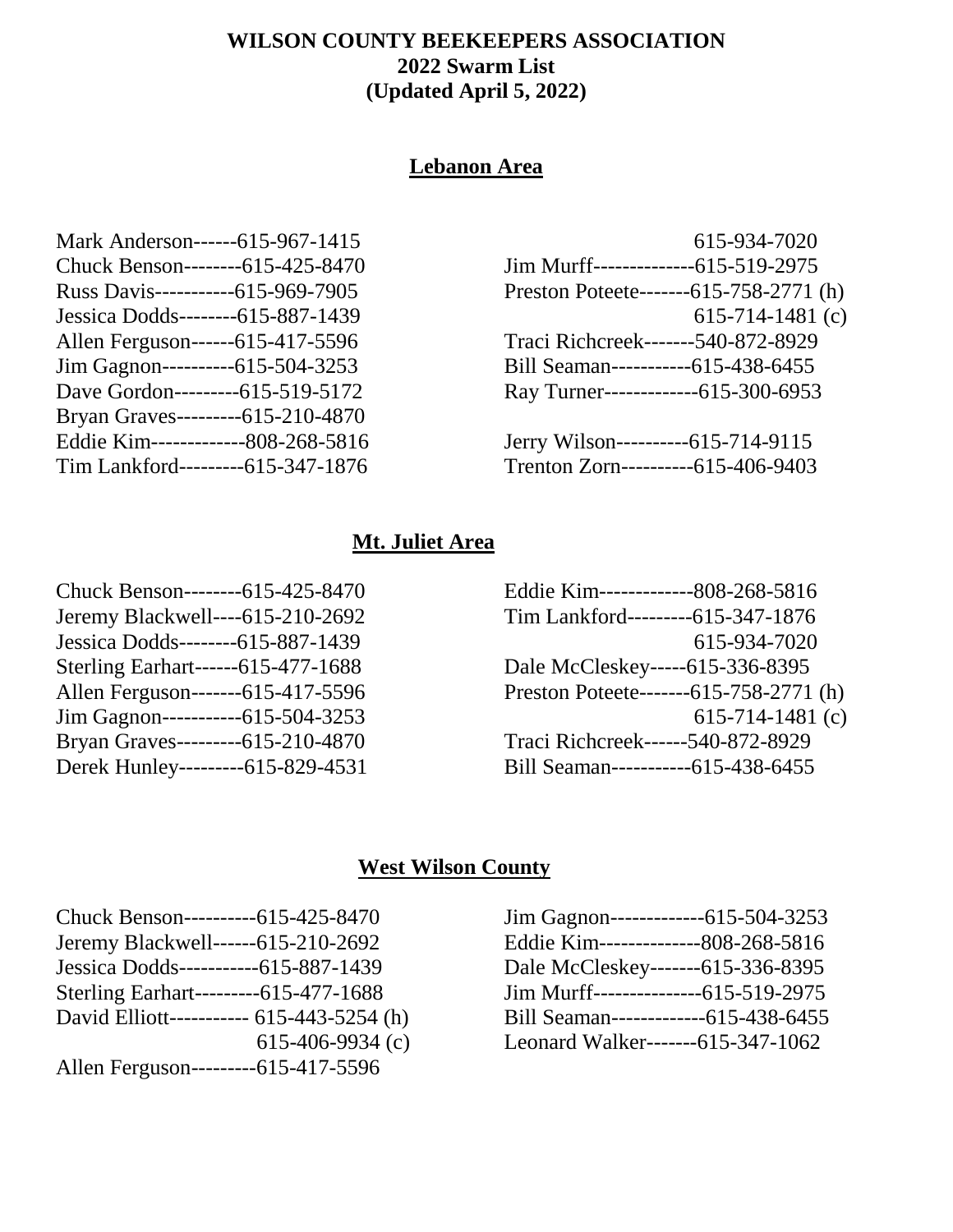### **Hermitage Area & Old Hickory**

| Chuck Benson----------615-425-8470    |  |
|---------------------------------------|--|
| Jessica Dodds----------615-887-1439   |  |
| Sterling Earhart---------615-477-1688 |  |
| Jim Gagnon--------------615-504-3253  |  |
| Dale McCleskey--------615-336-8395    |  |
|                                       |  |

Preston Poteete--------615-758-2771 (h) 615-714-1481 (c) Bill Seaman------------615-438-6455 Leonard Walker-------615-347-1062

### **Davidson County**

| Chuck Benson------------615-425-8470    |  |
|-----------------------------------------|--|
| Jeremy Blackwell-------615-210-2692     |  |
| Jessica Dodds--------------615-887-1439 |  |

| Allen Ferguson----------615-417-5596  |  |
|---------------------------------------|--|
| Bill Seaman--------------615-438-6455 |  |
| Leonard Walker--------615-347-1062    |  |

## **South Wilson & Rutherford**

| Chuck Benson--------------615-425-8470    |  |
|-------------------------------------------|--|
| Jeremy Blackwell---------615-210-2692     |  |
| Norbert Braunwalder-----615-653-2481      |  |
| Jessica Dodds---------------615-887-1439  |  |
| Karla Clark------------------615-339-5455 |  |

| Allen Ferguson-------------615-417-5596 |  |
|-----------------------------------------|--|
| Dale McCleskey----------615-336-8395    |  |
| Bill Seaman---------------615-438-6455  |  |
| Jerry Wilson---------------615-714-9115 |  |

#### **Nashville Urban Core**

| Chuck Benson---------------615-425-8470  |  |
|------------------------------------------|--|
| Jessica Dodds---------------615-887-1439 |  |

Bill Seaman--------------615-438-6455

### **Trousdale County**

Sam Cornwell---------615-504-8692 Jessica Dodds---------615-887-1439 Allen Ferguson-------615-417-5596

Bryan Graves---------615-210-4870 Bill Seaman-----------615-438-6455

#### **Macon County**

| Sam Cornwell--------------615-504-8692  |  |
|-----------------------------------------|--|
| Jessica Dodds--------------615-887-1439 |  |

Dave Gordon---------615-519-5172